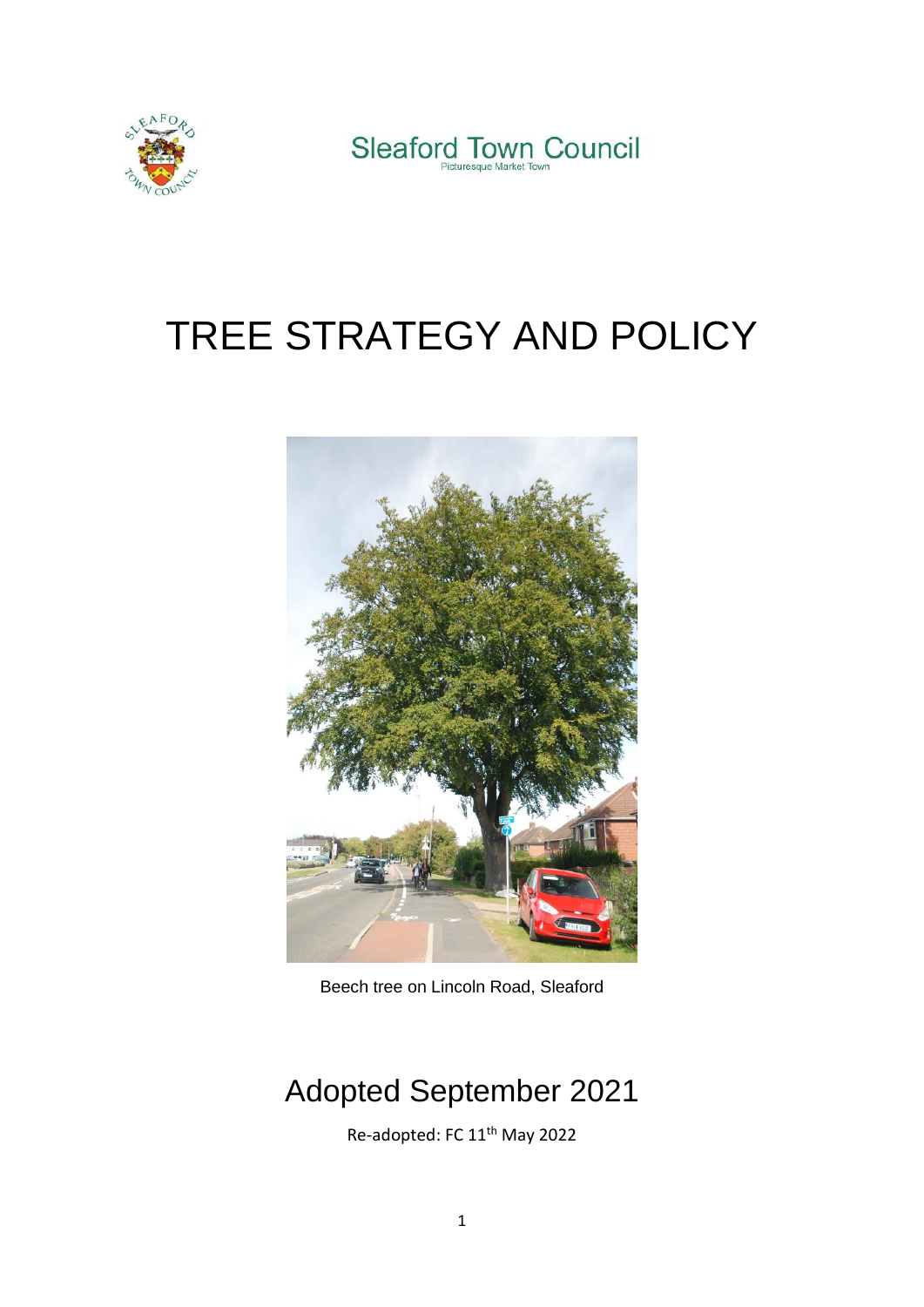### **Contents**

#### **PART ONE: TREE STRATEGY**

- Introduction
- Vision, aims and objectives
- Context
- Our trees
- Development sites
- Implementation

#### **PART TWO: TREE POLICY**

- POLICY AIM
- POLICY STATEMENT
- IMPLEMENTATION
- COMPLAINTS REGARDING TREES
- RIGHTS OF NEIGHBOURS
- MONITORING
- POLICY APPROVAL
- POLICY REVIEW DATE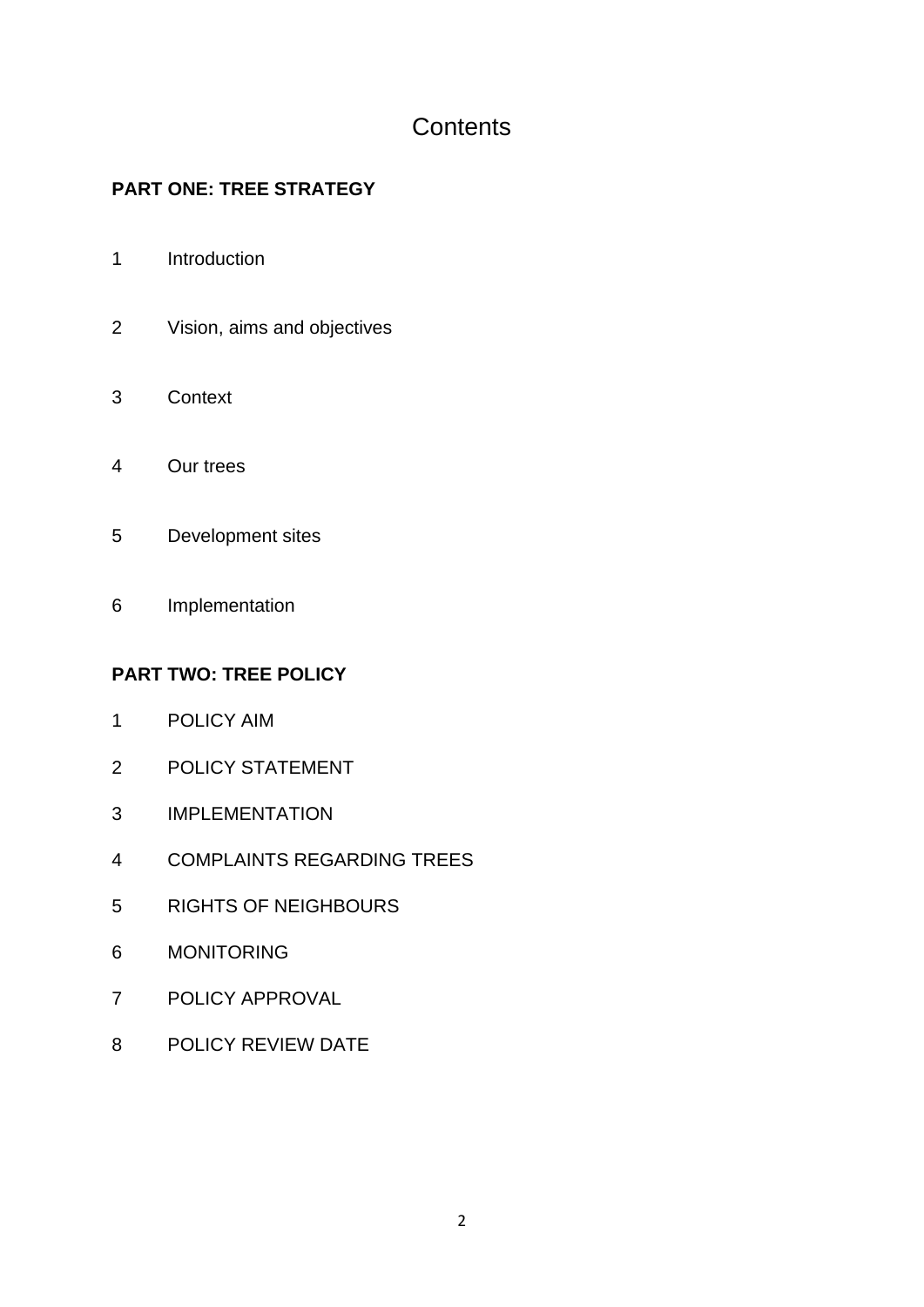#### **PART 1 TREE STRATEGY**

#### **1 Introduction**

#### Why we need a tree strategy

- 1.1 A Tree Strategy will help the council to meet its statutory biodiversity obligations as set out in the Natural Environment and Rural Communities Act 2006 (s.40; duty to conserve biodiversity) and to comply with the requirements of the National Planning Policy Framework (section 11; Conserving and enhancing the natural environment).
- 1.2 Trees on public open spaces make an important contribution to the local environment and the wider landscape. There are around 700 trees on land owned by Sleaford Town Council, and our aim is to ensure that they are well managed to maximise their benefits and minimise any problems. We also aim to increase the number of trees on land owned by us and to assist others in the town to increase trees on their land, for the many benefits described below.
- 1.3 A Tree Strategy and Policy will help to guide our responses when consulted on planning applications and when answering requests from others for trees to be removed or provided.

#### The benefits of trees

1.4 Trees provide many benefits to people and nature, including:

- The removing and storing of carbon dioxide (CO2) a 'greenhouse gas' that contributes to global warming,
- Filtering harmful pollutants from the air
- Cooling the air by shading the ground
- Providing habitat for wildlife under stress from global warming
- Enhancing the landscape

With more trees in our town, we will see more of those benefits.

Most trees take many years to reach maturity. However, some native species such as Birch, Rowan, and Strawberry Tree, do put on a lot of growth in their early years, making an obvious difference to their setting. Which means that the benefits of planting more trees in and around the town would be visible quite soon. Planted in the right place, and with the right care and maintenance, trees will continue to provide multiple benefits for decades and in some cases centuries. This longevity makes trees an excellent low-cost, long-term investment of council funds.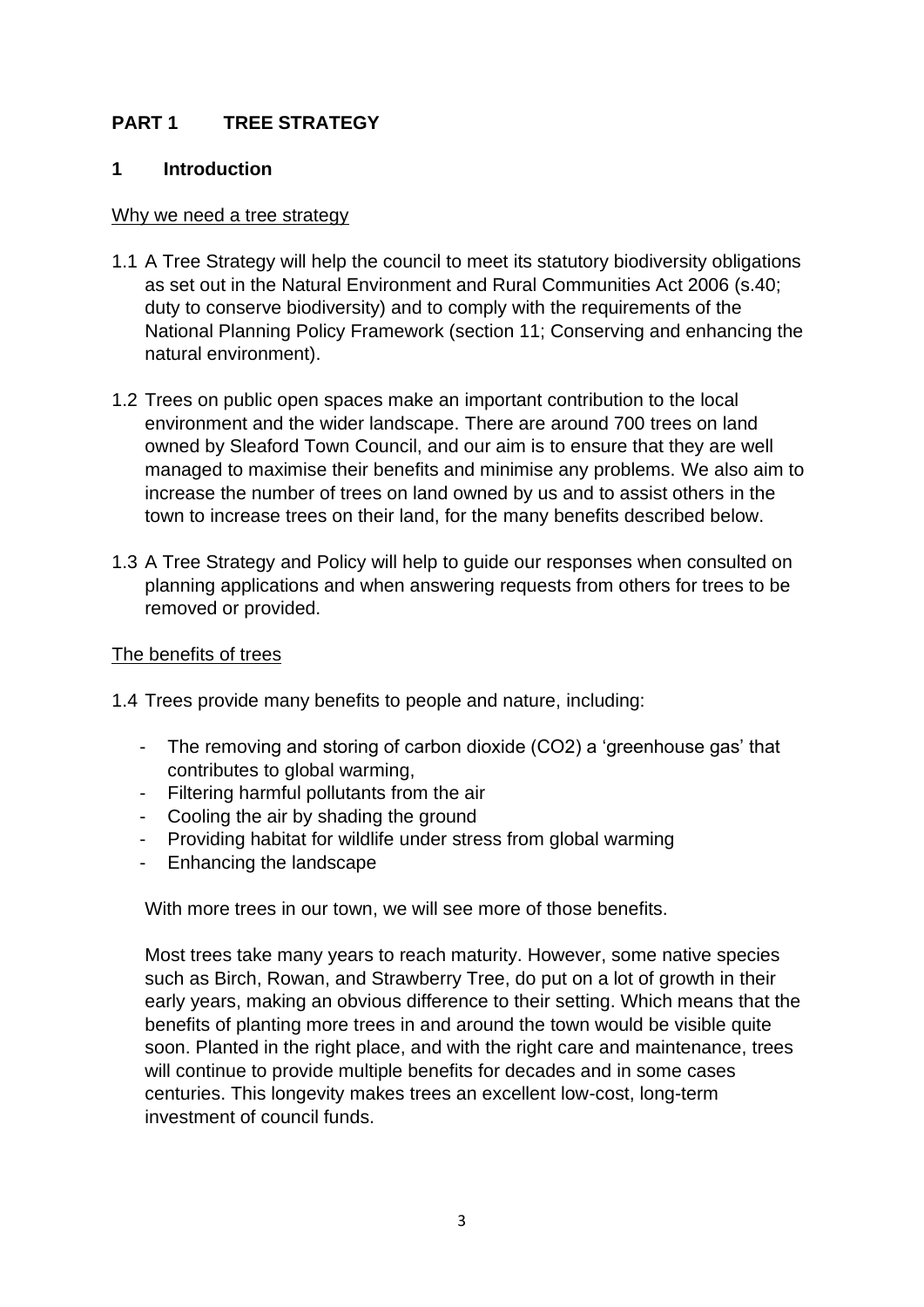#### Climate and ecological emergency

- 1.5 Sleaford Town Council declared a Climate and Ecological Emergency statement at its meeting on 9<sup>th</sup> October 2019. More trees in the town will help to implement the recommendations in that statement, especially 'Work towards being carbon neutral' by mitigating the impacts of global warming by:
	- Extracting carbon dioxide (CO2) from the air and storing it in trees
	- Shading and cooling the urban area on hot days
	- Reducing the impacts of flooding by slowing down the movement of water across land and increasing infiltration into the ground
	- Increasing biodiversity by proving habitat for wildlife

Tree planting alone cannot offset CO2 emissions, however it will, alongside other actions help the Council to achieve net zero carbon emissions by 2050.

#### The right trees in the right places

1.6 The right trees in the right places can bring many benefits. However, the wrong tree in the wrong place could bring problems for the council, for a private landowner, or for the public. Advice on tree planting should be sought from the Tree Officer at North Kesteven District Council (NKDC). STC policy for dealing with problem trees is set out in section 4 below.

#### Trees on STC land

- 1.7 STC has around 700 trees on its own land. Most of these trees are located on the public green spaces owned by the council, especially the recreation grounds at Boston Road, Woodside, and Lincoln Road. Many mature trees of both native and non-native species are a feature of our cemetery, which we hope to have designated as an arboretum.
- 1.8 STC maintains and improves its tree stock with advice from the Tree Officer at North Kesteven District Council (NKDC), who inspects all of our trees every three years. Section 4 below sets out how we aim to maintain and improve our tree stock.

#### Trees belonging to others

1.9 There are many trees in and around the town on land that is owned or controlled by other public bodies such as North Kesteven District Council (NKDC) and Lincolnshire County Council Highways Department. We will work in partnership with these and other organisations to maintain and increase the number of trees around the town.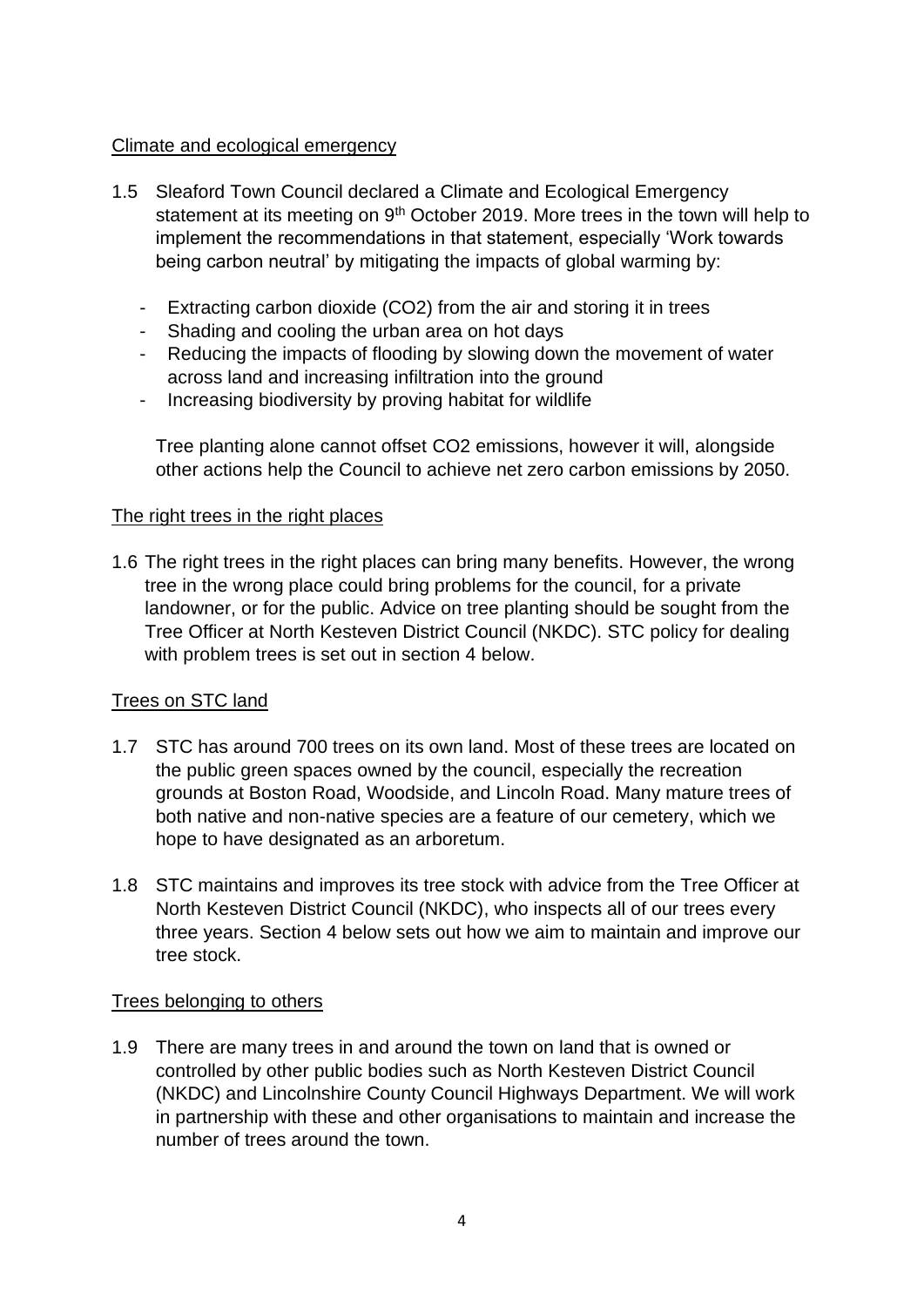#### **2 Vision, aims and objectives**

#### 2.1 Vision

Our vision is that Sleaford is a town where trees play the fullest possible part in providing benefits for people and nature.

#### 2.2 Aims

AIM 1: To be a town where the benefits of trees are maximised.

AIM 2: To increase the number of trees on land owned or managed by the town council.

AIM 3: To minimise any nuisance caused by trees to the public or other landowners.

#### 2.3 Objectives

To help realise the above benefits as fully as possible we have set the following objectives:

- Any tree felled on STC owned land will be replaced by planting three others,
- To increase the number of trees on STC owned land by at least ten trees per year, and we will seek to acquire land for tree planting to help meet this target figure.
- To help increase the number of trees on public land owned by others in Sleaford.

#### **3 Context**

- 3.1 Where relevant, all decisions made in accordance with this Tree Strategy will also have regard to the NKDC Tree Strategy and NKDC tree policies.
- 3.2 Where relevant, all decisions made in accordance with this Tree Strategy will also have regard to the following legislation, guidance, and British Standards:
	- The Town and Country Planning Act 1990 (as amended)
	- The Town and Country Planning (Tree Preservation) (England)Regulations 2012
	- The Occupiers Liability Act 1984
	- The Environment Act 1995
	- The Hedgerow Regulations 1997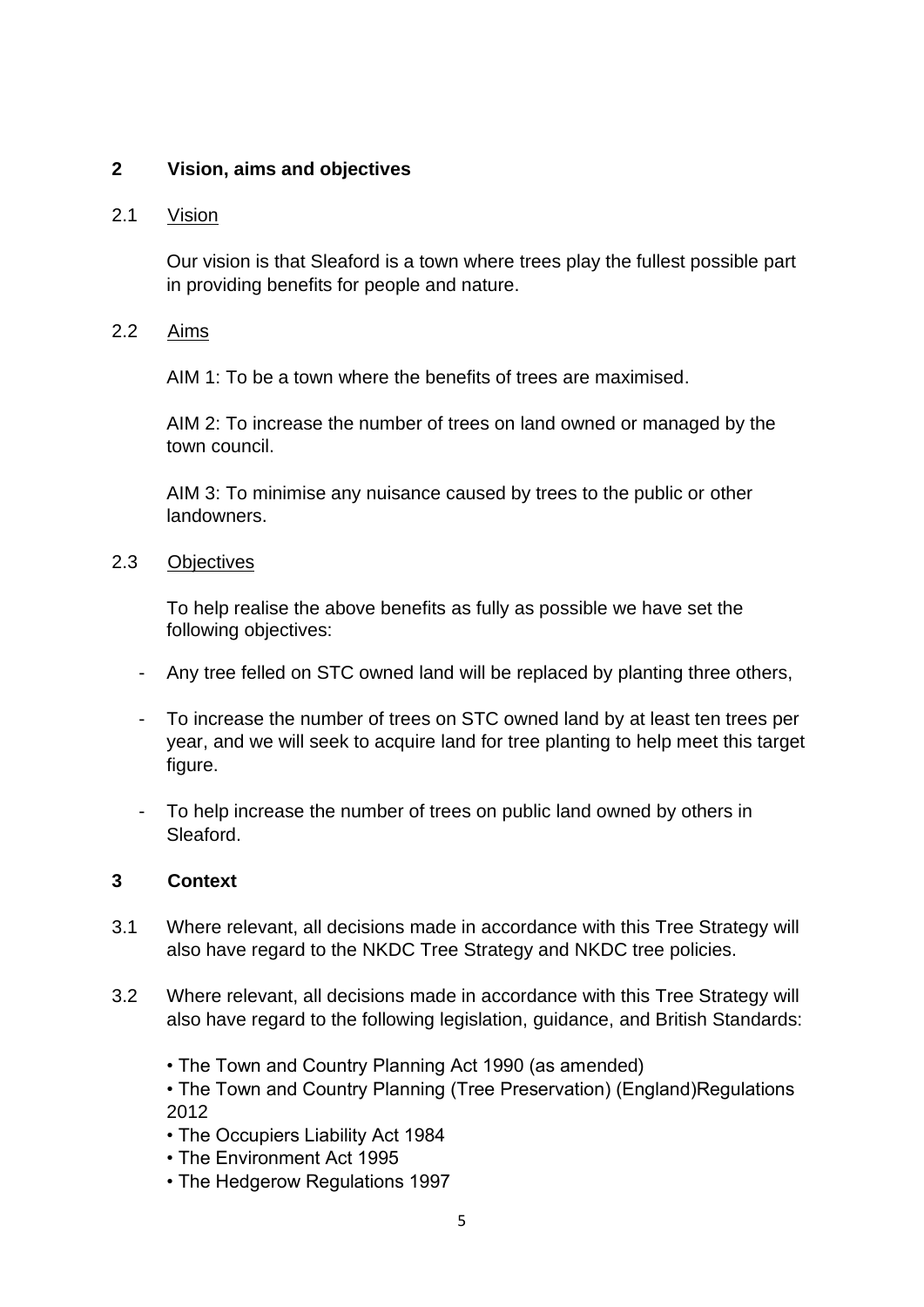- BS 5837: Trees in Relation to Construction (2012)
- BS 3998: Tree Work Recommendations (2010)

• National Tree Safety Group: Common Sense Risk Management of Trees (2011)

• HM Government: 25 Year Environment Plan (2019)

#### 3.3 NKDC

This Strategy for Trees aligns with the NKDC Strategy for Trees published in 2020.

STC already work closely with the NKDC Tree Officers to monitor and maintain the health of our trees. We also consult the NKDC Tree Officers over other tree matters such as potential problem trees or new planting.

#### 3.4 Sleaford Town Council

This Strategy for Trees will help to:

- deliver on our Climate Emergency Declaration by identifying areas in which to plant more trees to help cope with the impacts of climate change.
- Input to the development of the 'Neighbourhood Plan for Sleaford', by setting out our plans and proposals for maintaining and improving our tree stock.
- Help deliver our environmental ambitions, by providing more trees as habitats for wildlife.
- Help the town council to respond to planning applications, by setting out clear criteria for the preservation, planting and maintenance of trees.
- Inform the preservation, planting and maintenance of trees on land owned or managed by Sleaford Town Council.

#### **4 Our trees**

#### Current tree stock

- 4.1 Trees on STC land are monitored and assessed every three years by the NKDC Tree Officer under a contract with NKDC. The latest triennial survey shows that we have around 700 trees on STC owned land, and our aim is to increase that number over time.
- 4.2 Many of the trees on STC land were planted decades ago as saplings. The policy then was to plant trees mainly as boundary features. However, many of those trees have since grown so large as to overshadow neighbouring private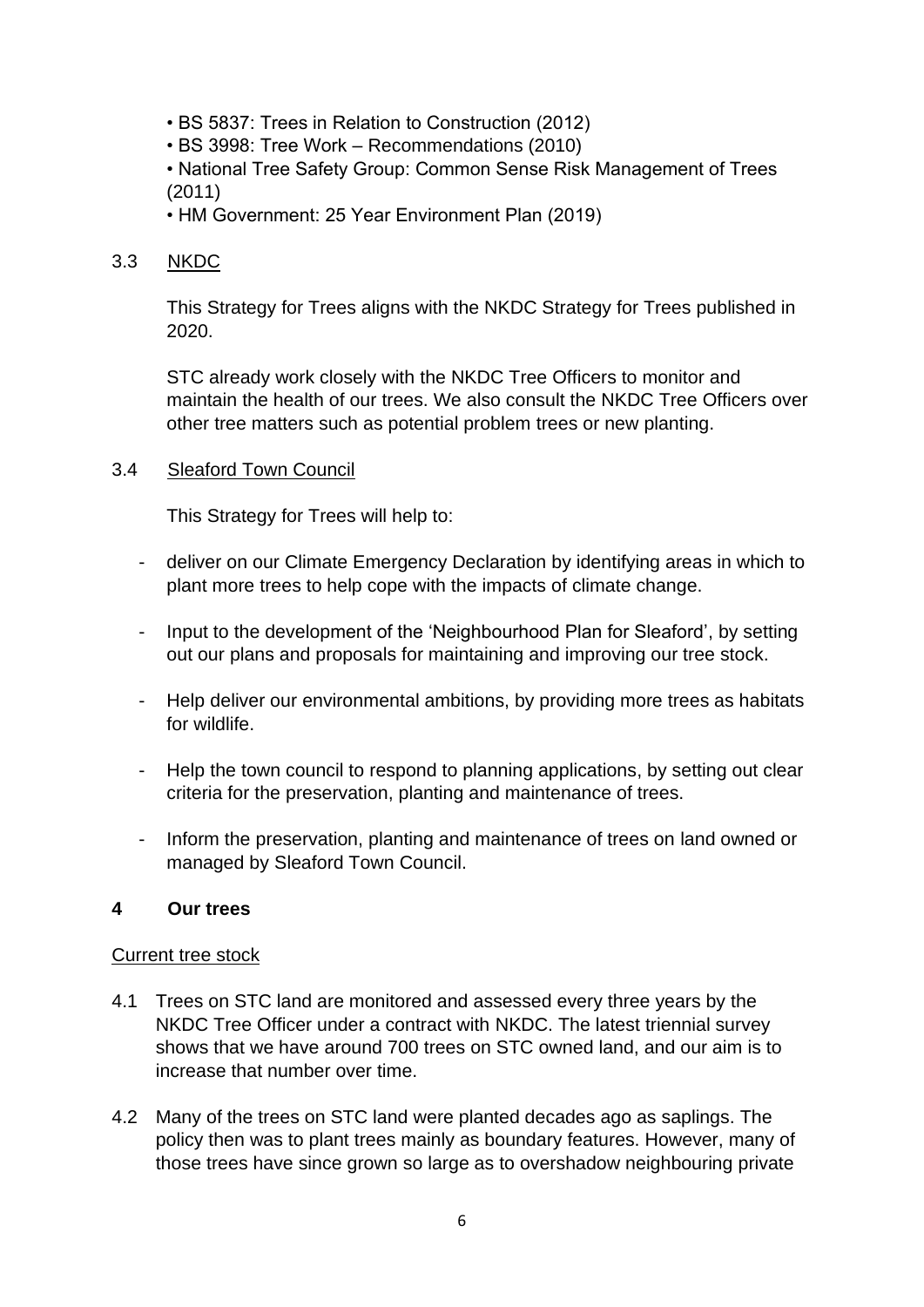gardens or houses. Where any STC owned tree on 1 June in any year casts shade on:

- 25% or more of a private garden, or
- 25% or more of the windows of a private house

Then STC will consider adding that tree to our list of trees for removal and replacement by three others in suitable locations. The list of trees for removal will be dealt with in the order that they are added to the list and in line with the budget available for tree works in any one year. Any trees on the removal list at the end of the financial year will be carried forward to the list for the following year. No tree with a Tree Protection Order will be removed unless the NKDC Tree Officer advises so.

- 4.3 Any tree removed from STC land, including under section 4,2 above, will be replaced by three other trees of suitable species. The replacement trees will be planted at least 5 metres in from any boundary feature such as a fence or hedge.
- 4.4 Many of the trees on STC land are non-native, ornamental species, which enhance our recreational areas. However, when planting new trees in the future there will be a presumption towards native species of trees as these are more suited to our soils and climate, generally hardier and cheaper to manage and they support a wider range of wildlife than non-native trees.

#### Increasing our trees

- 4.5 In line with the objectives set out in section 2 above, we will aim to increase the number of trees on our land by looking for opportunities through planting on existing STC owned land and planting on any new land acquired by STC (such as for recreational or Local Nature Reserve purposes.
- 4.6 We will seek to work in partnership with others to increase the number of trees planted on land owned or controlled by them, including Lincolnshire County Council, NKDC, private landowners, and community groups.
- 4.7 Ancient trees are the most important trees that we have in the UK. Just because a tree has a hole in it or contains dead wood is not necessarily a risk and not necessarily a reason to fell the tree. However, we will take advice from the NKDC Tree Officer in such situations.

#### **5 Development sites**

5.1 We will promote an increase in trees on development sites in and around the town, through our participation in the land use planning process operated by North Kesteven District Council. Our influence in that planning process is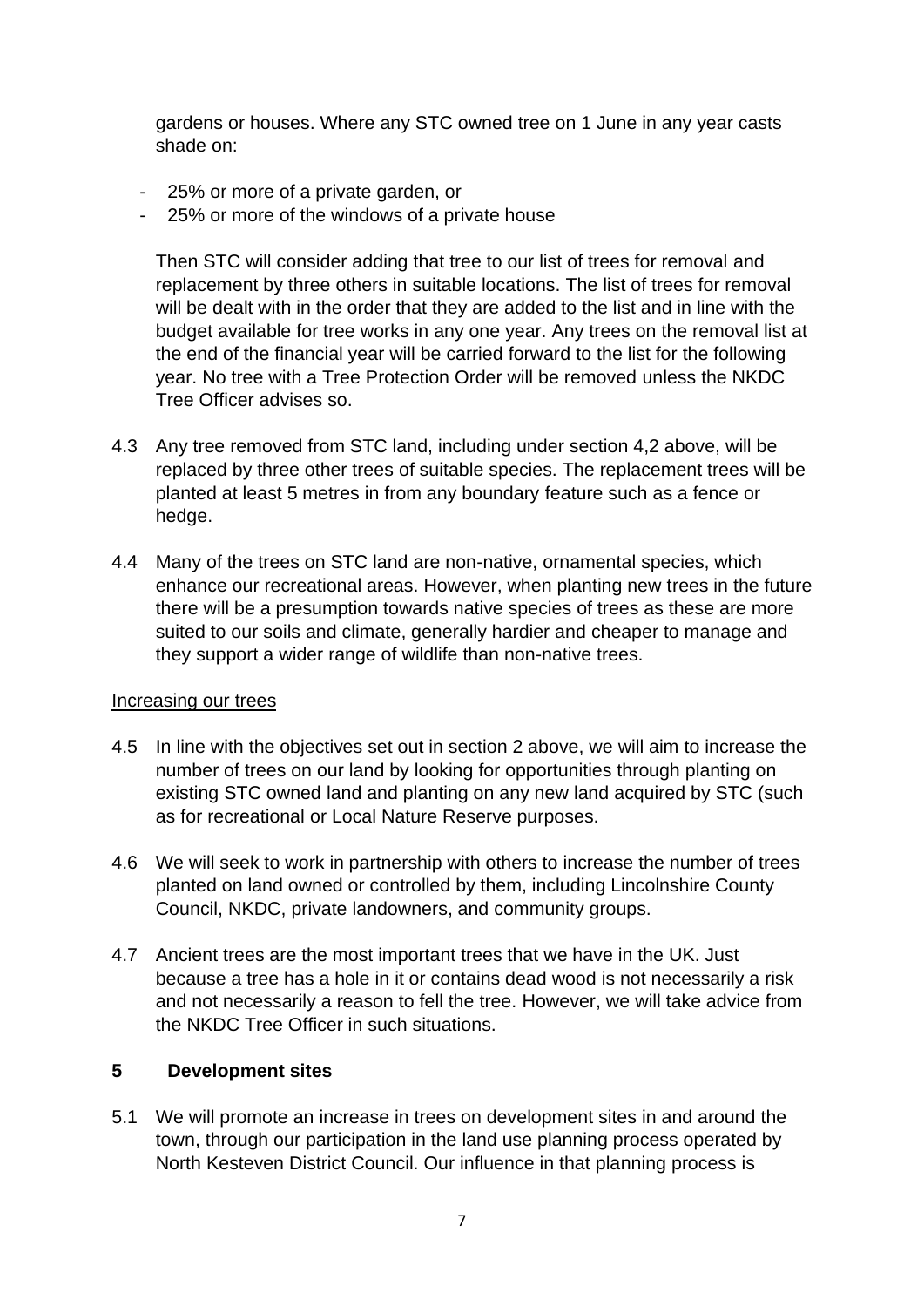limited but having a Sleaford Neighbourhood Plan in place will help. The Neighbourhood Plan will also generate funding from the Community Infrastructure Levy (CIL) to improve recreational areas, which will potentially give more opportunities to plant trees.

#### **6 Implementation**

#### Tree management

6.1 Our policy and practice for everyday tree management will follow that set out in the NKDC Tree Strategy and other best practice guidance documents as decided by the Town Clerk.

#### Action Plan

6.2 The following Key Actions will be implemented, monitored and reported to the Full Council by the Town Clerk at regular intervals.

KEY ACTION 1: Over the four years from 2020 to 2024 we aim to increase the number of trees on STC land by at least ten trees per year, as set out in section 2,

KEY ACTION 2: We will seek to acquire land to help meet the tree planting target figure.

6.3 We will actively search for suitable locations for new tree planting on land that we own. We also aim to assist other public and private partners in planting trees on land that they own or control in and around the town. We will use data from our own staff and the staff of others such as NKDC to monitor progress towards these targets.

#### 6.4 Delivery partners

The council will work with NKDC and a range of delivery partners, including developers and private landowners to deliver the Tree Strategy and the Tree Policy.

#### 6.5 Monitoring

We will monitor the key outcome(s) of this strategy by:

| Key outcomes                                                                                  | Measures of success                              |
|-----------------------------------------------------------------------------------------------|--------------------------------------------------|
| 1 Over the four years from 2020 to                                                            | 1 The number of trees on STC land                |
| 2024 we aim to increase the number<br>of trees on STC land by at least ten<br>trees per year. | has increased by at least ten trees<br>per year. |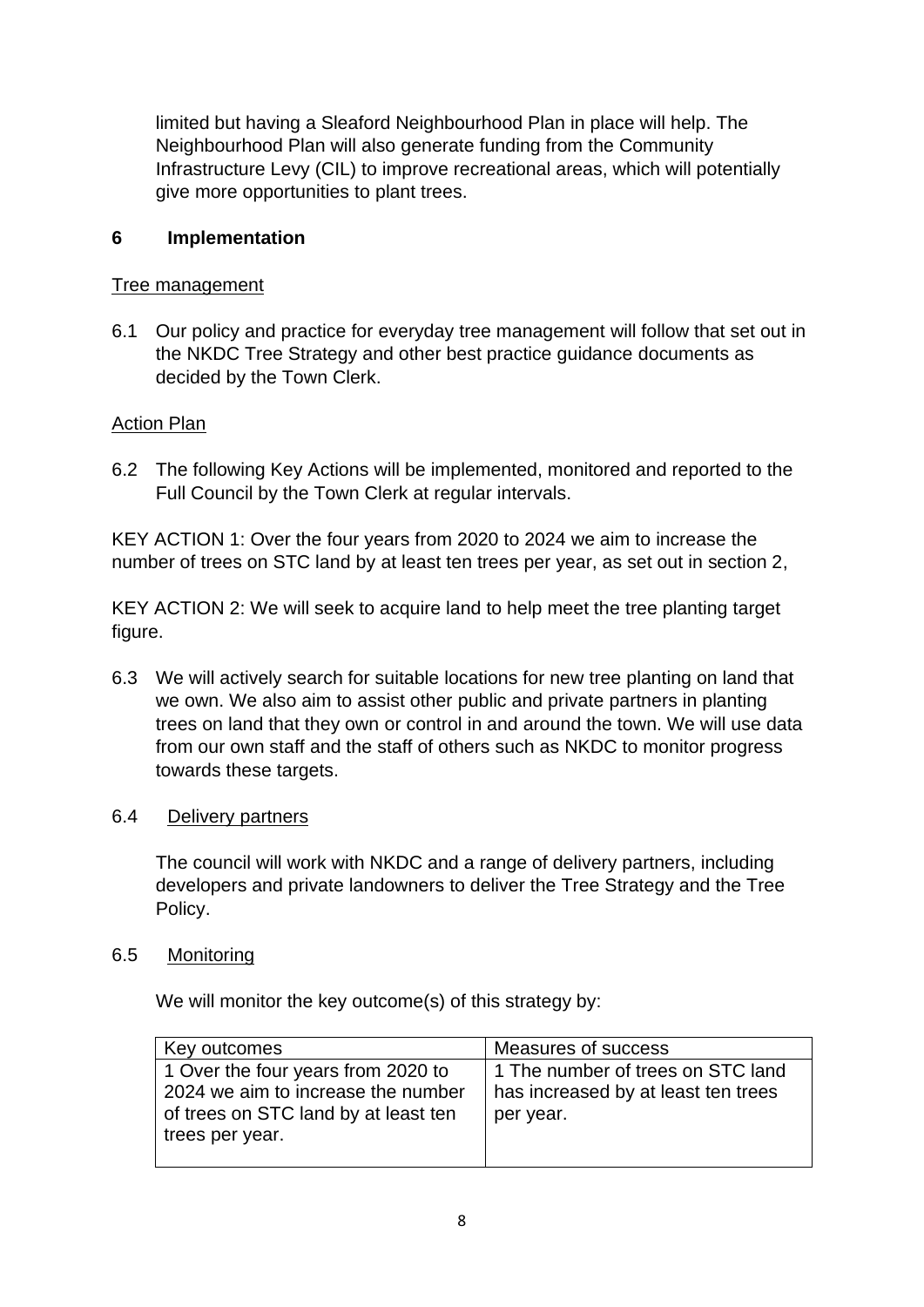| 2 We will seek to acquire land for tree   2 Land has been acquired to help |                               |
|----------------------------------------------------------------------------|-------------------------------|
| planting to help meet this target                                          | meet the target figure above. |
| figure.                                                                    |                               |

#### 6.6 Future review

This Strategy for Trees will be reviewed by the Full Council every four years. The policy and practice on tree management will be reviewed by the council's Finance and Services Panel every four years or sooner if required and any recommendations for change will be made to Full Council.

Sleaford Town Council September 2012

#### **PART TWO: TREE POLICY**

#### **1 POLICY AIM**

1.1 This policy sets out how Sleaford Town Council will implement its Trees Strategy with regard to trees on its land. The policy sets out the broad principles of how existing trees will be managed and where new tree planting may take place.

#### 1.2 This Policy will:

• Ensure that all Council owned trees within Sleaford are regularly inspected, managed, and cared for.

• Ensure that the quantity, quality, resilience, and biodiversity of trees is sustained and enhanced through appropriate maintenance and new planting.

• Provide a decision-making framework for the maintenance of Council-owned trees that prioritises tree safety and health, and prevents unnecessary or harmful works; and

• Support the appropriate planting of trees on Council-owned land, where doing so will enhance biodiversity and reduce the need for grass cutting.

Where relevant, all decisions made in accordance with this Policy will also have regard to the following legislation, guidance, and British Standards:

• The Town and Country Planning Act 1990 (as amended)

• The Town and Country Planning (Tree Preservation) (England) Regulations 2012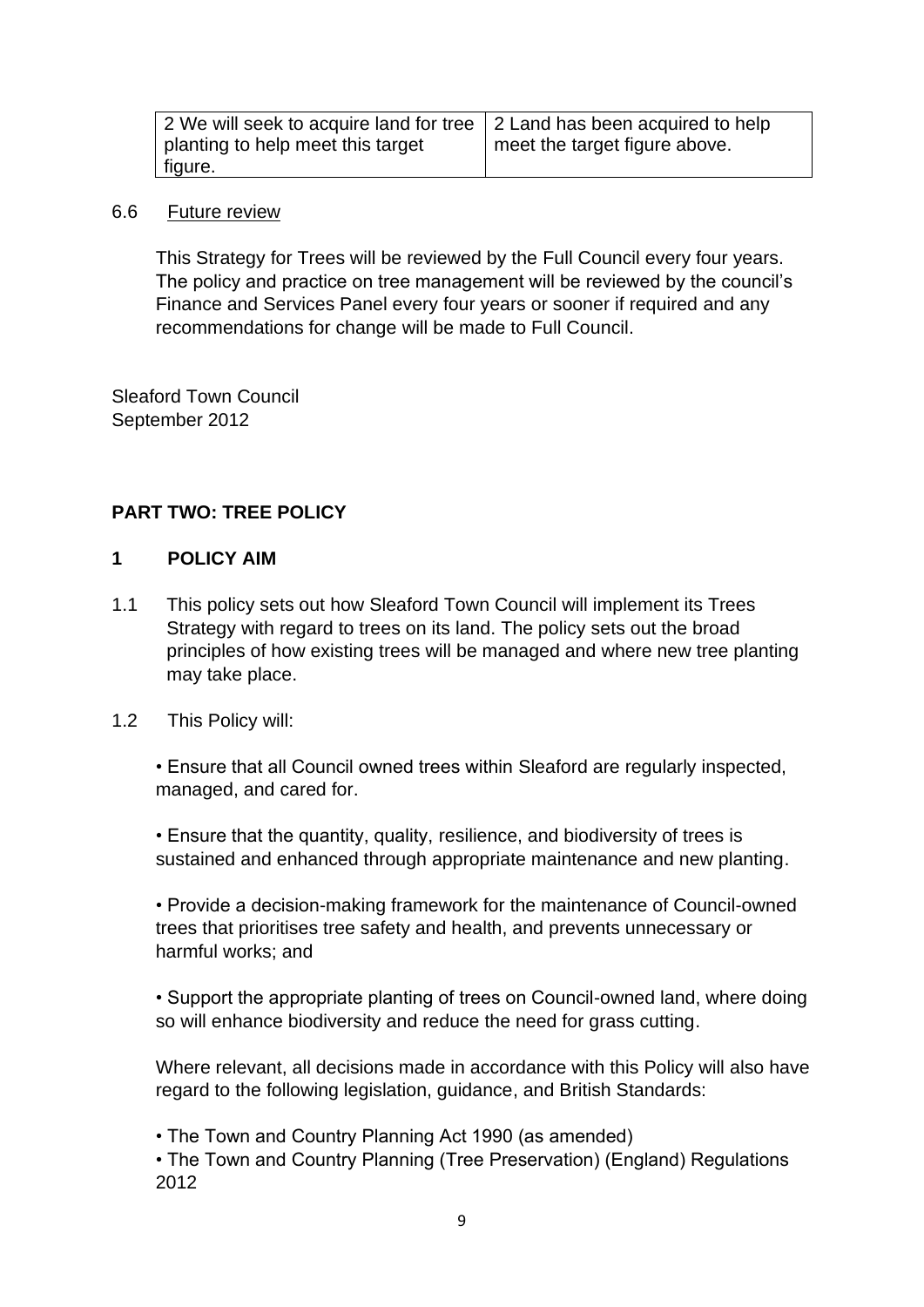- The Occupiers Liability Act 1984
- The Environment Act 1995
- The Hedgerow Regulations 1997
- BS 5837: Trees in Relation to Construction (2012)
- BS 3998: Tree Work Recommendations (2010)
- National Tree Safety Group: Common Sense Risk Management of Trees (2011)
- HM Government: 25 Year Environment Plan (2019)

#### **2 POLICY STATEMENT**

- 2.1 Land owned by Sleaford Town Council contains a large proportion of all the trees in an urban setting within the parish boundary. The vital functions that those trees perform are set out in the Tree Strategy above.
- 2.2 Trees also play an important role in the wellbeing of local residents. Areas owned and managed by Sleaford Town Council such as Boston Road Recreation Ground, Woodside Recreation Ground, Sleaford Cemetery, and others provide attractive green spaces for recreation and experience of nature.
- 2.3 Existing Trees

The Council is committed to the maintenance of its existing trees.

The pruning or felling of council owned trees may only be carried out for the following purposes, as assessed by an expert such as the NKDC Tree Officer:

- a) To maintain the tree in a healthy condition,
- b) Where the tree is diseased and will not recover and is a risk,

c) Is undermining or touching or about to touch a property with the likelihood of causing damage to that property,

d) The tree has become dangerous to the point where there is an unacceptable risk to people or property.

e) The tree is overhanging a neighbouring property by more than 25% of the surface area of that property,

- 2.4 Trees may not be pruned or felled for:
	- a) Cosmetic reasons,
	- b) Dropping of leaves,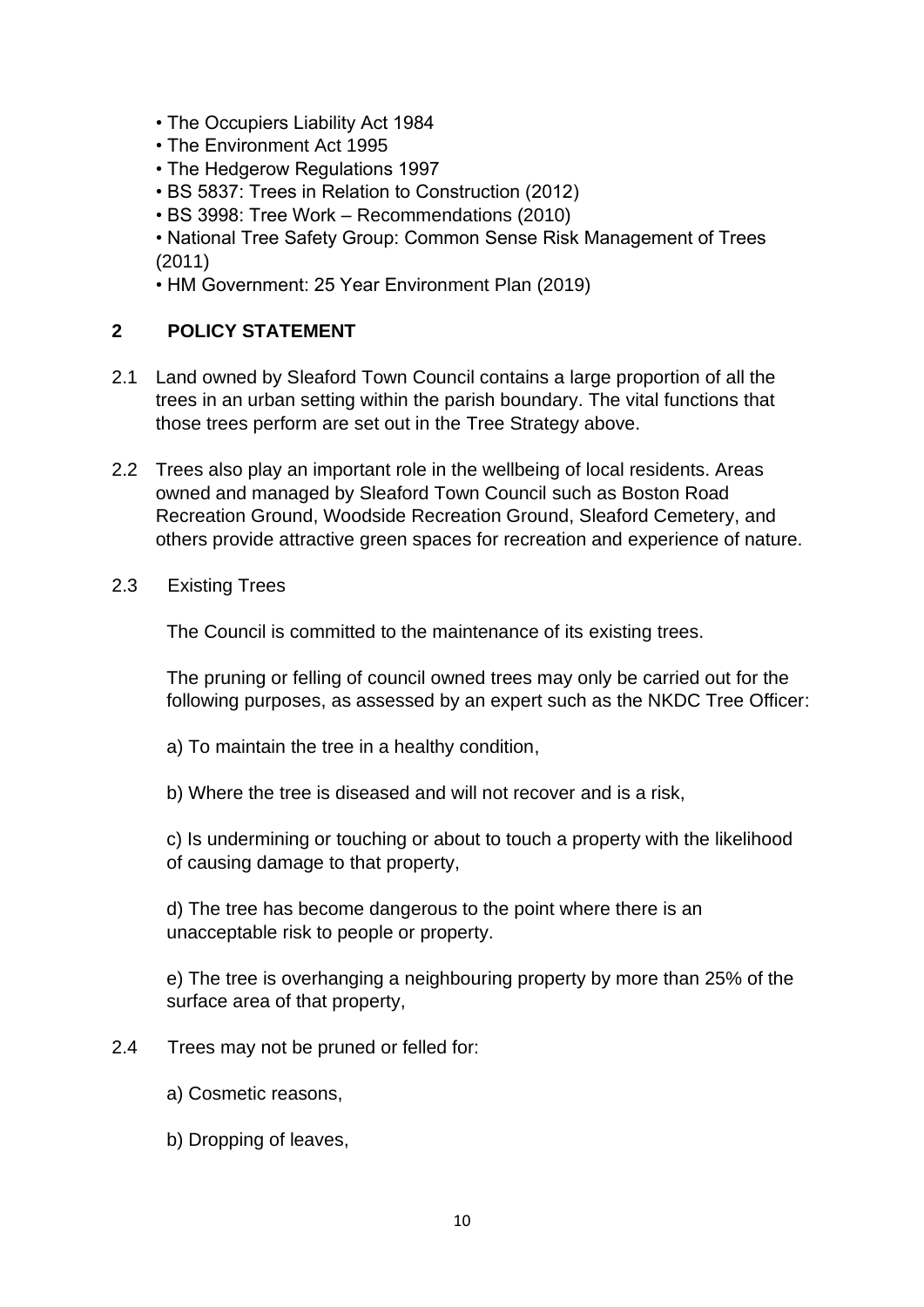c) Overhanging into neighbouring properties by less than 25% of the surface area of that property,

d) Blocking of light,

2.5 Where Tree Preservation Orders are in place, trees may only be managed or felled where permission has been granted by the Tree Officer at NKDC.

#### Planting of Trees

- 2.6 Wherever possible, where an existing council owned tree has to be removed, three new trees will be planted in its place. The new trees will wherever possible be planted in the same location as the tree that was removed. The new trees will be planted at a distance of at least five meters from any boundary feature. If this is not possible then one or more of the two new trees may be planted in another suitable location. The new trees will usually be native species and of be of a similar type to the removed tree. But where a similar type may be prone to the same problems as the removed tree, such as disease, a substitute will be planted instead.
- 2.7 Tree planting in new locations will have regard to the surroundings. Consideration will be given to the proximity of any building or other structure that might be overshadowed or could suffer from root damage from trees when fully grown. Where planting is proposed in proximity to native tree species or another type of natural habitat, such planting will only take place if it enhances rather than risks damage to those native trees or natural habitat.
- 2.8 The Council will consider requests from individuals, community groups, other local authorities, or other organisations for the planting of sponsored trees, memorial trees, community orchards, small copse or new wooded area on its land. Each request will be subject to review which will examine all relevant issues such as the site implications, the benefits of the tree(s) and the ongoing costs of maintenance. The council reserves the right to decline any such request after due consideration of the issues.

#### Memorial sponsorship of existing trees

- 2.9 Sometimes a tree holds a special place for people, and they ask whether they can have a memorial plaque placed on or nearby. If this is to be considered, then a sponsorship charge could be made. Consideration could also be given to the sponsorship of a bat box or bird nesting box. Fees for such sponsorships would be set by the council at budget setting time or as required.
- 2.10 Requests for sponsorship of existing trees and associated memorial plaques/bat boxes/nesting boxes will be considered in respect of the impact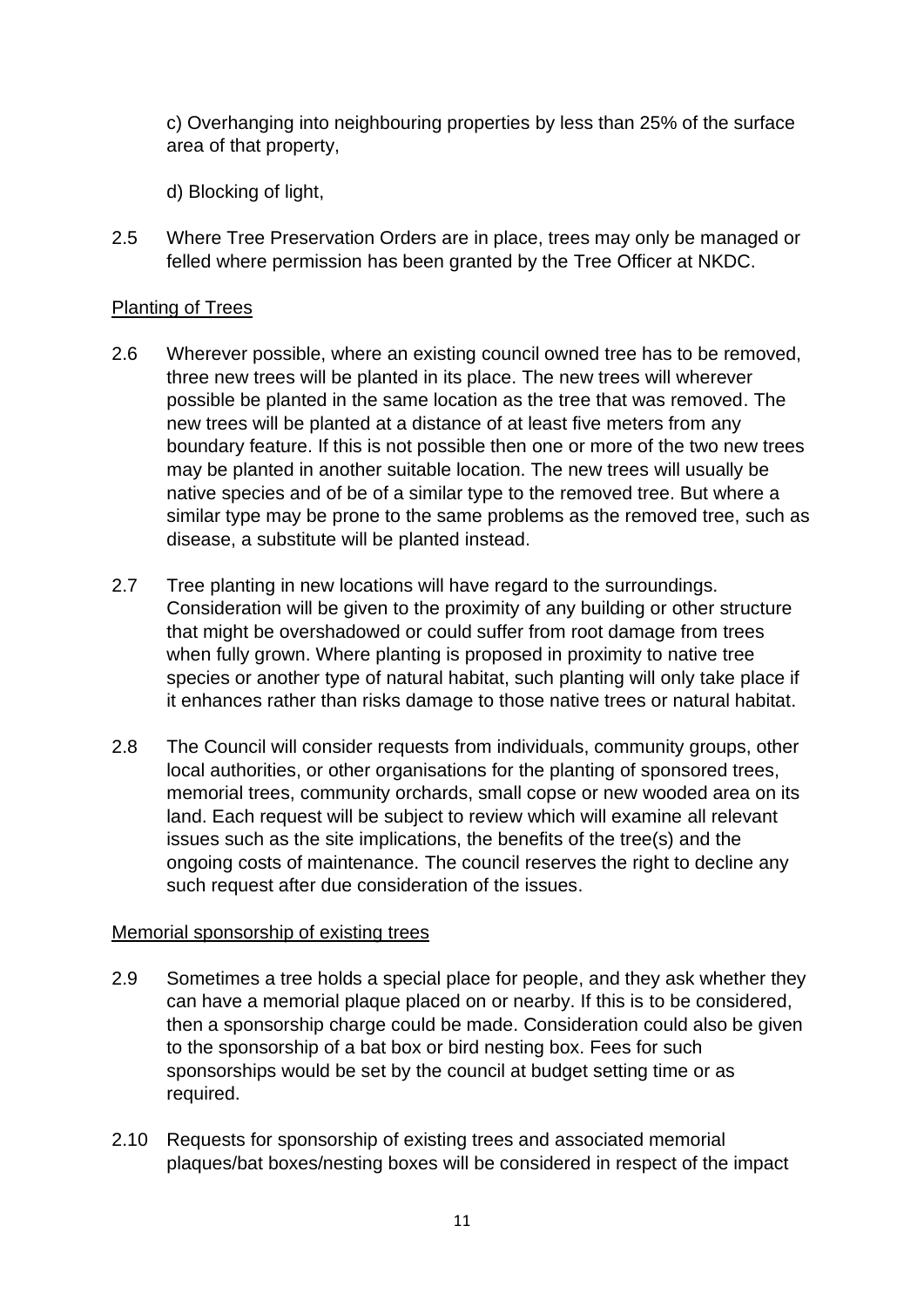on the tree and the surrounding area. This will be undertaken by the Town Clerk under delegated powers and this policy confirms the delegation of the decision to allow or decline such a memorial sponsorship.

#### Trees on development sites

- 2.11 Development which would result in the loss of, or damage to, ancient woodland and ancient or notable trees will be resisted except in wholly exceptional circumstances.
- 2.12 The planting of trees within new development shall be sought, to benefit wildlife and biodiversity, enhance landscape, public amenity, and health. We will seek appropriate replacement of trees lost through development, ageing or disease on a 'three for one' basis and by new planting to support green infrastructure.

#### **3 IMPLEMENTATION**

3.1 Sleaford Town Council will continue to call on the services of the Tree Officer at North Kesteven District Council for services such a regular three-year survey of our trees and advice on their management. Any necessary tree management will be carried out by suitably qualified STC staff or contractors.

#### **4 COMPLAINTS REGARDING TREES**

4.1 There are sometimes requests from neighbours of council land for trees to be pruned or felled for various reasons. In such cases the policy statement in relation to existing trees will be followed. See section 2 above.

#### **5 RIGHTS OF NEIGHBOURS**

5.1 Common Law Right Property owners have a Common Law right to remove a nuisance associated with trees. The following advice is given to anyone wishing to exercise their Common Law right. This advice is given only as a guide to the legal situation, which may change over time. You are strongly urged to seek your own legal advice from a professionally qualified person. Sleaford Town Council cannot be held responsible for any result arising from any person following the advice below:

a) You can only consider removing those parts of the tree from the point where they cross the boundary of your property. You have no legal right to cut or remove any part of a tree that does not overhang your property.

b) You are strongly advised to consult an Arboricultural Association registered tree surgeon (www.trees.org.uk) for guidance on how best to prune back